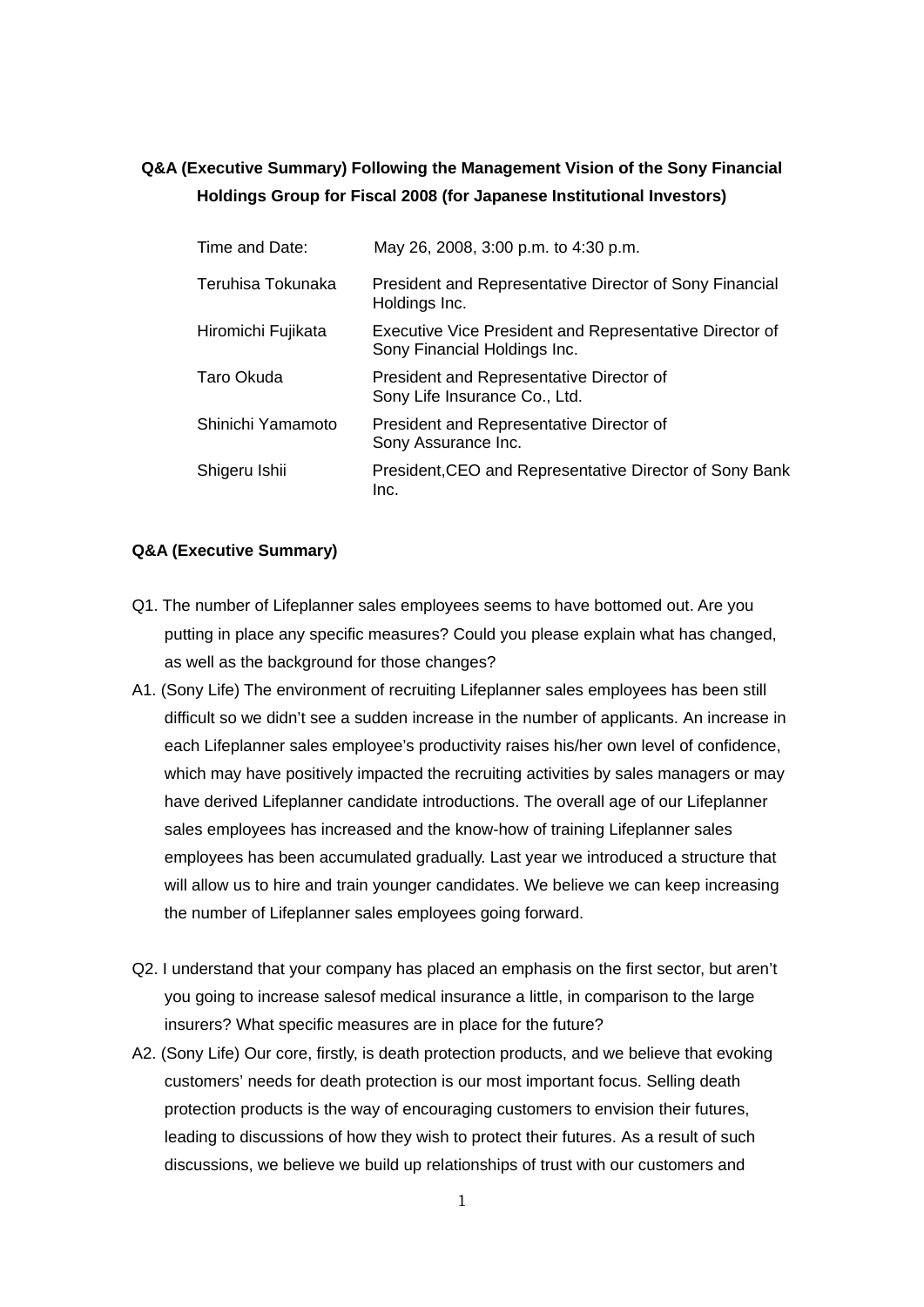arouse their death protection needs, which leads on discussions of needs for medical insurance and annuities. However, as we haven't introduced any new third-sector products since July 2003 (we can not deny that our product competitiveness has been weakened), we will strive to enhance the sales by envisioning the introduction of new products.

- Q3. T&D has already introduced MCEV. What are your own plans for introduction?
- A3. (Sony Life) In line with its growing importance as an international accounting standard, we are currently looking into disclosing MCEV.
- Q4. Can you indicate the timing of this disclosure?
- A4. (Sony Life) At the present, we are exploring the possibility. It would be premature to indicate a specific date for disclosure at this time.
- Q5. I have a question about the holding company's capital policies. I believe that in the future, the subsidiaries will have substantial capital requirements. Do you have any plans to raise additional funds through such methods as new share issuance in the next three years?
- A5. (SFH) It is true that each of the companies has substantial demand for capital and that their businesses are growing apace. Sony Bank is even considering employing subordinate (Tier 2) capital. Nevertheless, at this stage we have no specific plans to issue new shares.
- Q6. Are you training Lifeplanners in preparation for the establishment of the variable annuities subsidiary? Please explain the status of preparations.
- A6. (Sony Life) We are prepared to begin addressing this situation as soon as we receive approval (from the relevant authorities).
- Q7. I have a question about the sale of insurance at bank counters. The megabanks are likely to make full-fledged efforts to strengthen their sales of first- and third-sector products beginning this fiscal year. Do you perceive any threat to your existing policies from the fact that megabanks are strengthening their sales?
- A7. (Sony Life) In first-sector insurance, consulting is needed to uncover latent demands. As our success in consulting-based sales approach cannot be achieved in just a day, we perceive no specific threat from megabanks at this point in time since,. We are also striving to enhance our level of customer satisfaction by strengthening our after-sales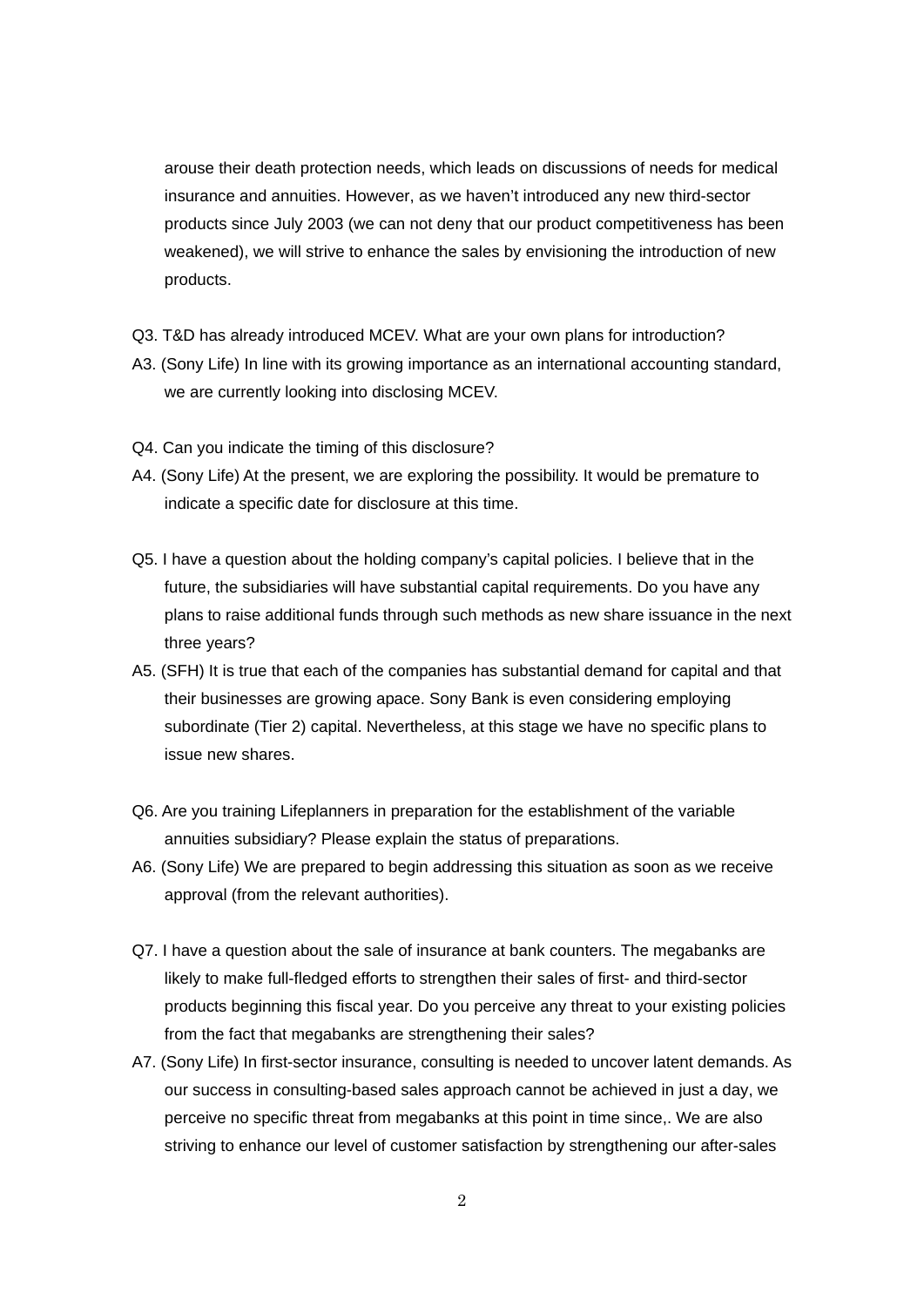service to customers.

- Q8. Are you planning to increase your frequency of EV disclosure—to twice a year, for instance?
- A8. (SFH) Increasing the frequency of our EV disclosure would involve a number of difficult issues including a significant increase in operational burdens. For these reasons, at the present we are not planning to increase our frequency of disclosure, but if there is significant call for an increase we will take this into consideration.
- Q9. Do you think ROEV would be an appropriate management benchmark for Sony Life? ROEV is affected to a large extent by externalities; wouldn't it be more useful to look at management benchmarks that made your own efforts more apparent?
- A9. (Sony Life) We make comprehensive judgments that are based on multiple benchmarks, such as operating expense trends, policy persistency rates, the lapse and surrender rate, and per-product profitability.
- Q10. (Slide 87) You mention that you will "continue to explore Group synergies in addition to cross-selling." What specifically does this mean?
- A10. (SFH) Each of the three subsidiaries has accumulated management expertise, and they are making progress on sharing expertise in such areas as direct marketing and risk management methods. At this stage, we are still considering the further possibilities.

## **Questions Concerning System Investments at the Three Subsidiaries**

- Q11. I recall that Sony Life's system investment was one reason for the decline in EV in fiscal year 2007. Do you expect system investment to have a negative effect on future EV growth?
- A11. (Sony Life) Increased costs for system investment will certainly be a negative factor in the short term. However, the reality is that we have also made a substantial investment in personnel to fulfill our obligations to conform in such areas as internal control and with the Financial Products Exchange Law. Putting these systems in place should result in higher efficiency, making a substantial improvement from the present.
- Q12. Is there some underlying reason for Sony Assurance's system investment, such capacity having been reached?
- A12. (Sony Assurance) Next year will be our 10<sup>th</sup> since establishment, and our current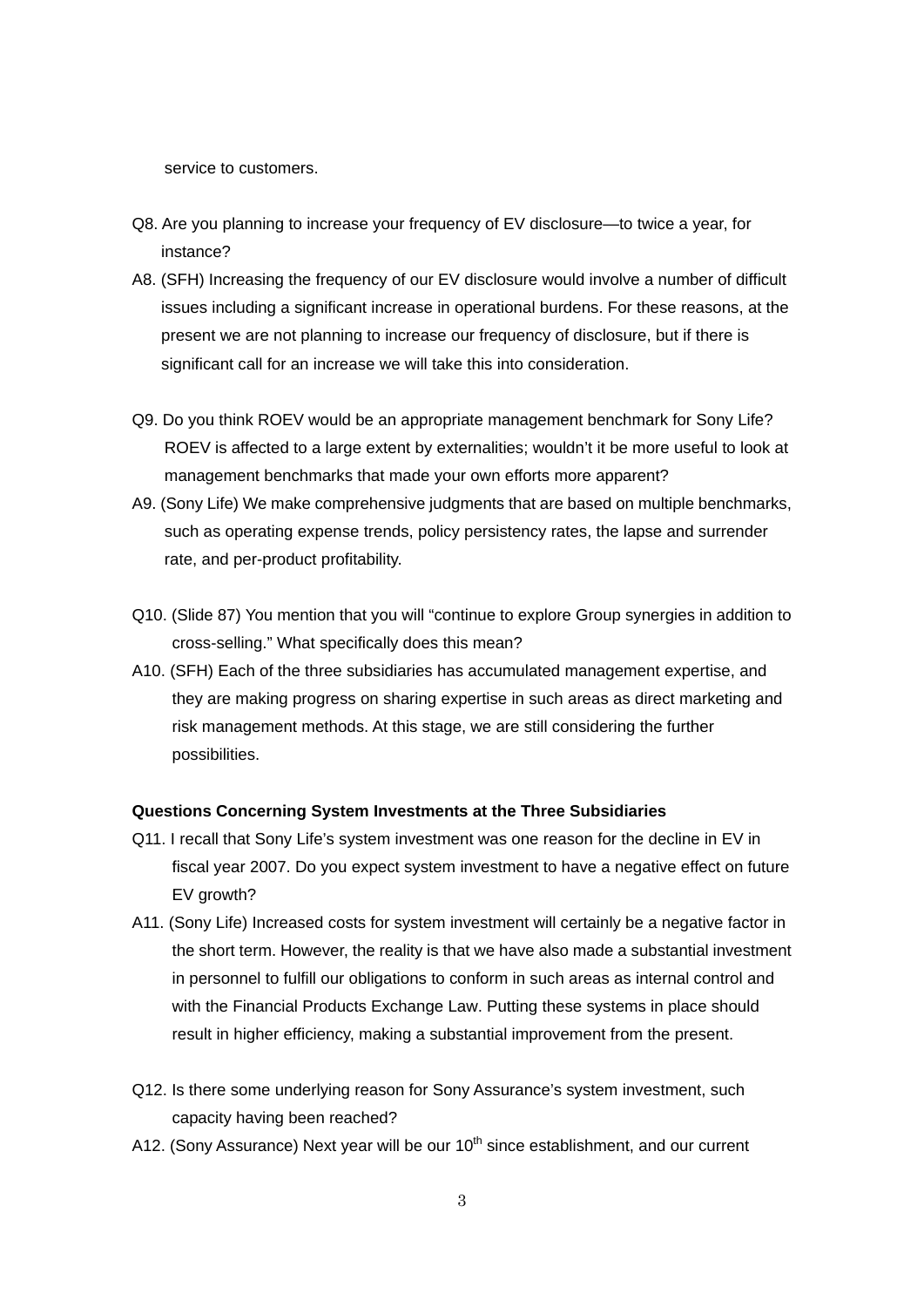systems are ones that we put in place when we started operations and have been maintaining ever since. The current investment targets are systems relating to our call centers and website. Until now, call centers and our website used different systems, but we are planning to integrate their databases for the sake of consistency. To this end, we aim to pursue a shift towards web-based applications. Another reason for this investment is that the period of maintenance of our operating systems and other backbone systems is to expire.

- Q13. I have a question about Sony Bank's system. Will system developments for the securities subsidiary and foreign exchange margin transactions involve customizing systems that have been purchased from outside?
- A13. (Sony Bank) In principle, we outsource systems related to the securities subsidiary and foreign exchange margin transactions from the standpoint of efficiency. We select the vendor that is most appropriate, taking costs and time into consideration, developing systems according to our specifications.
- Q14. I have a question about Sony Assurance. What are your medium-term targets and expectations for your operating expense ratio, taking system investments into account?
- A14. (Sony Assurance) In fiscal year 2007, our net operating expense ratio was 26.7%. We expect this ratio to increase temporarily in fiscal year 2008, but then to revert back in fiscal year 2010. We aim to improve our operating expense ratio again during and after fiscal year 2010, as we expand our scale of business, improve operating efficiencies as a result of new system releases and further accelerate to enhance our ratio of web-based applications.
- Q15. I have a question about Sony Bank. When the bank began operations, you indicated ¥1.6 million as your per-account target balance. This level is now more than ¥2 million. What is your future target for per-account customer assets balances?
- A15. (Sony Bank) When the bank began operations, the average deposit balance per account for commercial banks was around ¥1.6 million, so this seemed a reasonable target. I believe the reason Sony Bank's the customer assets balances are currently higher is that we have found customers who are interested in asset management. Rather than setting a target of customer assets per account, we aim to remain aware of customer characteristics and continue to provide asset management methods that meet the needs of our customers. We believe such approach will result in an increase